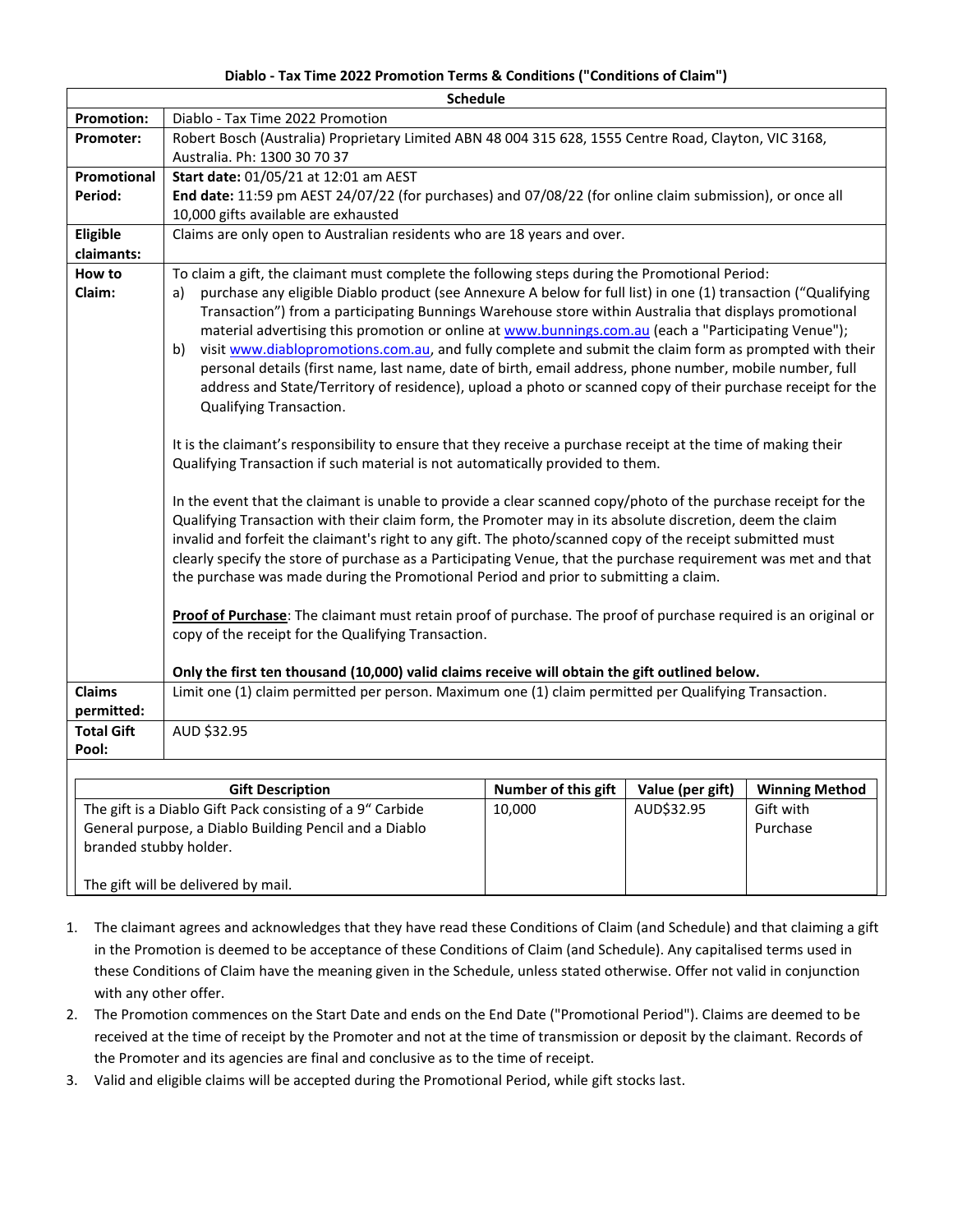- 4. Employees (and their immediate family members) of the Participating Venues, agencies/companies directly associated with the conduct of this Promotion, the Promoter, businesses involved in determination of winner/s for the Promotion, businesses involved in the management of the Promotion, any organisation benefiting from the Promotion, the Promoter's distributors, suppliers, subsidiary companies/businesses and associated companies and agencies are not eligible to claim. "Immediate family member" means any of the following: spouse, ex-spouse, de-facto spouse, child or step-child (whether natural or by adoption), parent, step-parent, grandparent, step-grandparent, uncle, aunt, niece, nephew, brother, sister, step-brother, step-sister or 1st cousin.
- 5. Claimants must keep their proof of purchase specified in the How to Claim section for each claim as proof of purchase ("Proof of Purchase"). If a claimant fails to produce the Proof of Purchase for a specific claim or each claim, as and when requested by the Promoter, the Promoter has the right to invalidate the claimant's respective claim/claims for which Proof of Purchase cannot be provided and/or all claims submitted by that claimant and/or forfeit the claimant's right to a gift. Purchase receipt(s) must clearly specify: (a) the store of purchase as a Participating Venue; (b) the required product/s or service/s to be purchased to claim the gift; and (c) that the purchase was made during the Promotional Period and prior to claim form submission. If the Promoter invalidates a claim and forfeits the claimant's right to a gift, the Promoter may require a gift already awarded to be returned to the Promoter or a Participating Venue.
- 6. The value of the gifts is accurate and based upon the recommended retail value of the gifts (inclusive of GST) at the date of printing. The Promoter accepts no responsibility for any variation in the value of the gifts after that date.
- 7. No part of a gift is exchangeable, redeemable for cash or any other gift or transferable, unless otherwise specified in writing by the Promoter.
- 8. Each gift will be awarded to the person named in the claim and any claim that is made on behalf of a claimant or by a third party will be invalid. If there is a dispute as to the identity of a claimant, the Promoter reserves the right, in its sole discretion, to determine the identity of the claimant.
- 9. If for any reason a claimant does not take a gift at/by the time stipulated by the Promoter, then the gift will be forfeited.
- 10. If a gift (or part of the gift) is unavailable, the Promoter, in its discretion, reserves the right to substitute the gift (or that part of the gift) with a gift to the equal value and/or specification.
- 11. Claimants' personal information will be collected by the Promoter. Personal information will be stored on the Promoter's database. The Promoter may use this information for future marketing purposes regarding its products, including contacting the claimant electronically. The Promoter is bound by the Australian Privacy Principles in accordance with the Privacy Act 1988 (Cth) and its privacy policy which is located at [www.bosch.com.au/privacy-policy/.](http://www.bosch.com.au/privacy-policy/) The Promoter's privacy policy contains information about how the claimant may access, update and seek correction of the personal information the Promoter holds about them and how the claimant may complain about any potential breach by the Promoter of the Australian Privacy Principles or any other Australian privacy laws and how such complaints will be dealt with. The Promoter collects personal information about claimants to enable them to participate in this Promotion and may disclose the claimants' personal information to third parties including its contractors and agents, gift suppliers and service providers to assist in conducting this Promotion and to the State and Territory lottery departments as required under the relevant lottery legislation. If the claimant does not provide their personal information as requested, they may be ineligible to enter or claim a gift in the Promotion. Personal information collected from claimants will not be disclosed to any entity located outside of Australia.
- 12. If a gift is provided to the Promoter by a third party, the gift is subject to the terms and conditions of the third party gift supplier and the provision of the gift is the sole responsibility of the third party and not the Promoter. The terms and conditions which apply to the gift at the time it is issued to the claimant will prevail over these Conditions of Claim, to the extent of any inconsistency. The Promoter accepts no responsibility or liability for any delay or failure by the third party to deliver the gift, any delay or failure relating to the gift itself or failure by the third party to meet any of its obligations in these Conditions of Claim or otherwise.
- 13. Any guarantee or warranty given is in addition to any relevant statutory guarantees and warranties and nothing in these Conditions of Claim restricts, excludes or modifies or purports to restrict, exclude or modify any statutory consumer rights under any applicable law including the Competition and Consumer Act 2010 (Cth).